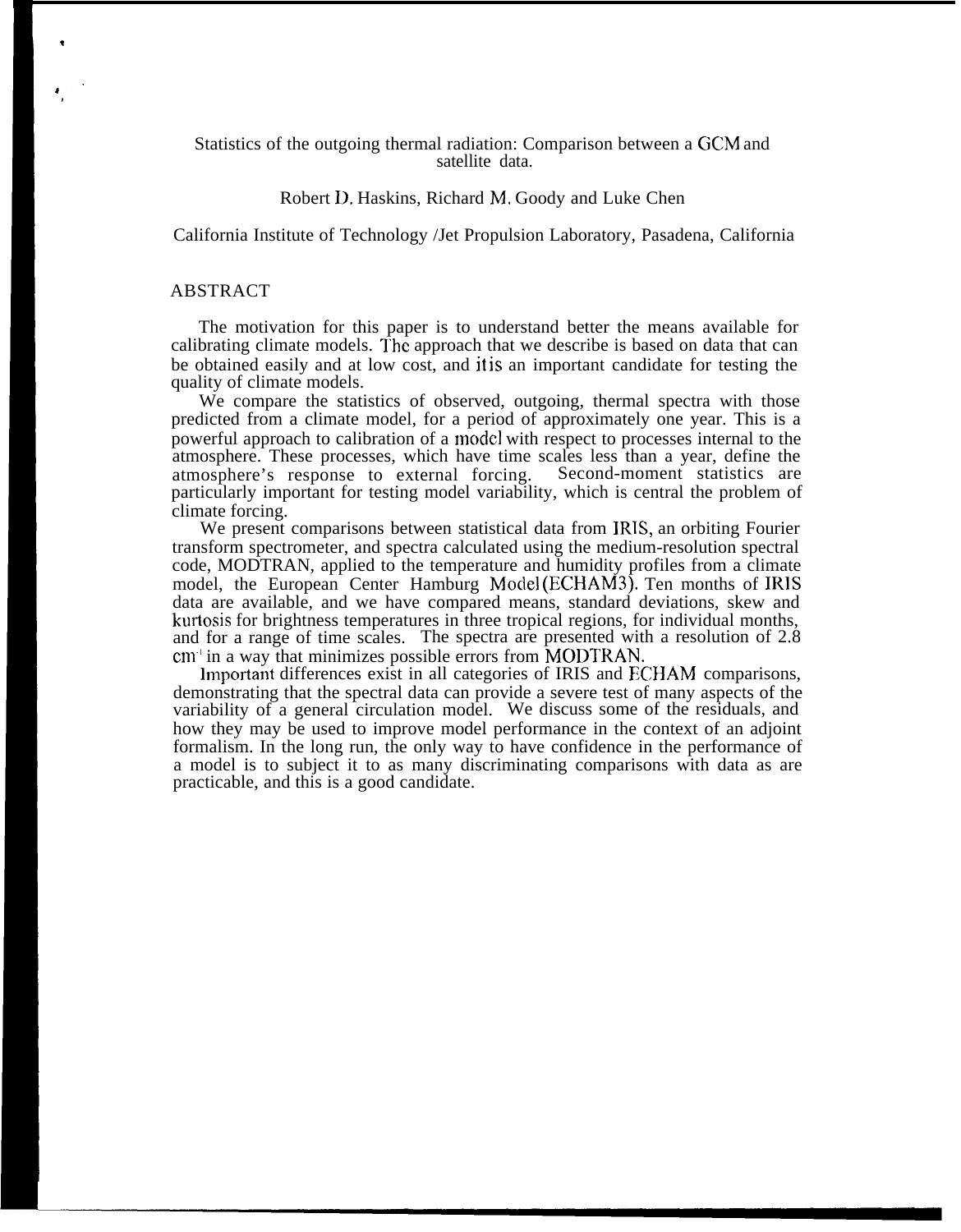NASA's second Earth Observing System mission will have the desired characteristics; Japanese and European investigators are either flying or planning to fly Fourier transform spectrometers; and in the U.S. plans are being developed for low-cost missions with good spectrometric capabilities.

To be realistic about instrumental capabilities we study spectra from the IRIS mission that, in 1970/71, provided 10 months of data from a Fourier transform spectrometer. With modern instrumentation we can, of course, improve on the performance of IRIS.

# 2. THE DATA

We compare climate calculations from the European Center Hamburg Model (ECHAM3) with satellite observations (IRIS-D). The IRIS data were obtained during a 10-month period from April 1970 to January 1971, but no appropriate climate prediction is available for that time period. To investigate the possibility of validation of a GCM using satellite data we were obliged to compare IRIS data to ECIIAM3 for a different epoch, chosen to be as similar as possible to the IRIS period. This means that no valid conclusions can be drawn from the comparison, but the possibilities for testing GCM calculations from this type of data are illustrated.

Comparable IRIS and ECHAM time periods were chosen on the assumption that the main source of variability in the tropical regions is the ENSO cycle. Figure 1 shows the sea-surface temperature anomalies in the tropical Pacific for 1970 and 1988, and the phasing between cycles that we have assumed.

#### a. IRIS-D

IRIS-D was a Fourier transform spectrometer flown during 1970 and early 1971 on Nimbus 4 (Hanel et *al.*, 1972). The spectral range was 400 to 1600 cm<sup>-1</sup> and the apodized spectral resolution was 2.8 cm-l. The spectra were calibrated with an onboard black body. IRIS was a zenith-pointing sounder with an imagecompensated footprint of 95 km. The orbit was sun-synchronous with equator crossings at OZ and 12Z. The signal-to-noise ratio at the mid-point of the spectrum was approximately 100 to 1. This ratio deteriorated at higher frequencies and we could only make practical use of the data below 1400 cm<sup>-1</sup>. Also, much of the information in the region of  $1400-1600$  cm- $\frac{1}{1}$  was replicated in the region 400-600  $\text{c m}^{\text{-1}}$ .

For the 10-month operational period of IRIS, from April 1970 through January 1971 a total of 700,000 spectra were collected. This is a large data base of calibrated spectra, a unique resource for investigating climate validation. The average brightness temperature  $(T<sub>b</sub>)$  for the entire observation period and for the three tropical regions we have chosen to examine (see  $\S 2.5.3$ ) is shown in figure 2, and compared to ECHAM3 data. The spectrum is dominated by a wing of the water-vapor rotation band, 400 to 600 cm<sup>-1</sup>, the carbon dioxide fundamental band, centered on 667 cm<sup>-1</sup>, the window region, 800 to 1000 cm<sup>-1</sup>, the ozone fundamental centered on 1042 cm-l, a wing of the water-vapor fundamental band, 1200 to 1400 cm-l, and the Q-branch of the methane fundamental at 1311 cm-l.

The lower panel in figure 2 shows the pressure level of the peak of the emission to space. To a rough-and-ready degree of approximation, the outgoing radiances from opaque regions (not the ozone band) may be regarded as originating from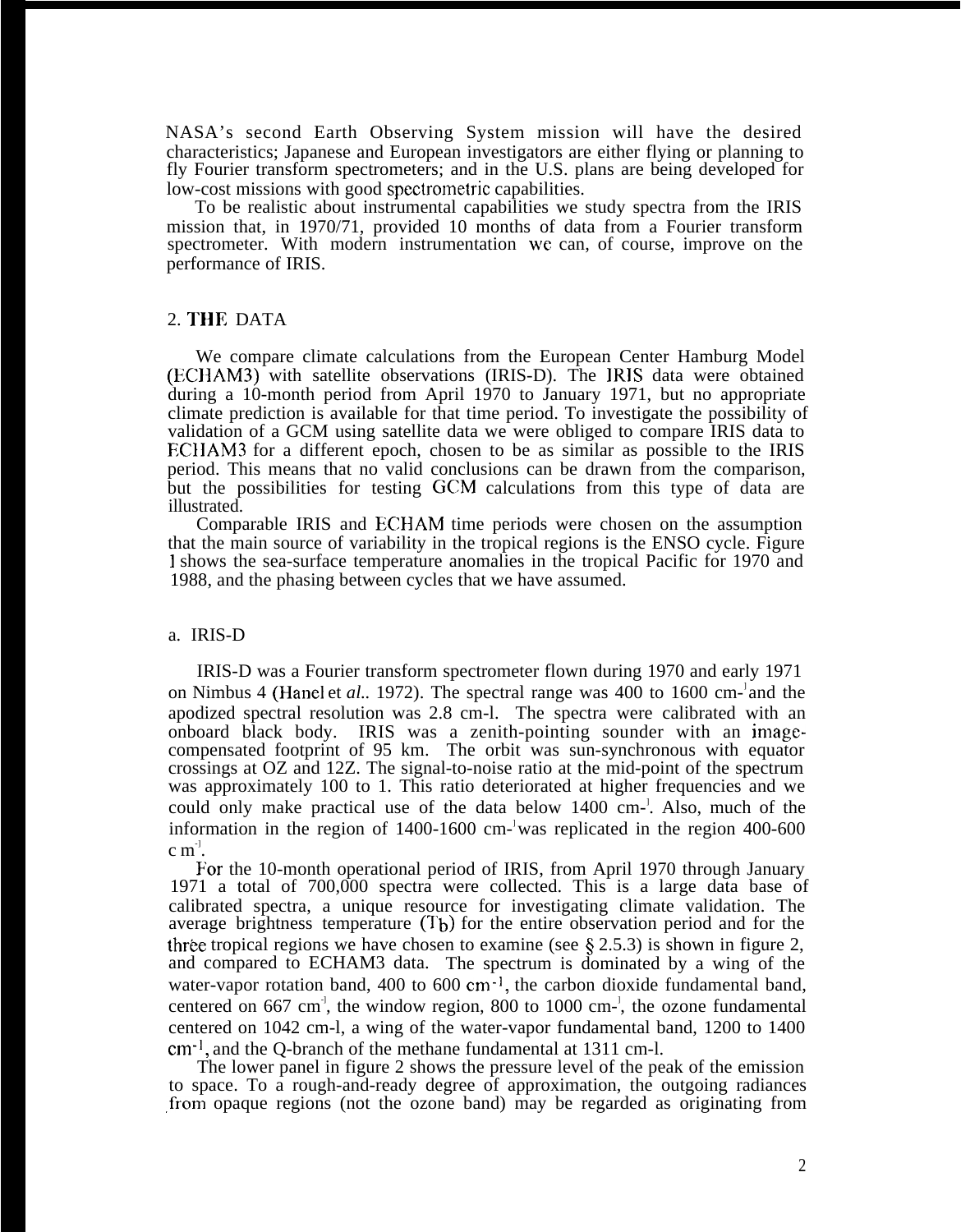from our preliminary studies that the ozone observed by IRIS and that supplied by MODTRAN are different, and no conclusions can be drawn from a comparison. The carbon dioxide concentrations in 1970 may differ by a few percent from those used in MODTRAN, but calculations made by us for other purposes (Goody, *et al.,* 1995) show that the error in the outgoing radiance is negligible for the purposes of this paper.

### d. Climate statistics

The mean value is only one aspect of a statistical distribution of data. Aspects of the distribution other than the mean are also of importance for judging the success of a climate prediction (Gates, 1995); for example a distribution with two well-defined maxima might indicate the presence of alternative atmospheric states for the same imposed conditions, a question that has been raised periodically in the meteorological literature. The variability, as indicated by the standard deviation, is central to climate prediction (see Polyak, 1996, for a supporting view). It is the result of atmospheric feedbacks and interactions responding to changing conditions: similar interactions and feedbacks govern the steady-state climate. Because of the spectral character of IRIS data we may observe the variability of atmospheric temperature at all relevant levels, of water vapor in the troposphere, and of ozone in the stratosphere. A successful climate model should encompass these data by accounting for the observed spectral radiances.

In addition to the standard deviation, we have evaluated the skew and kurtosis of observed brightness temperatures,

$$
S k = \frac{1 - x^{2} - x^{2}}{\sigma^{3}} (x - \bar{x})^{3},
$$
  

$$
K u = \frac{1}{\sigma^{4}} (\overline{x - \bar{x}})^{4} - 3
$$

 $\sigma$  is the standard deviation. Skew and kurtosis are zero for a normal distribution.

Figure 3 shows four histograms of data, together with numerical values for the standard deviation, the skew, and the kurtosis, for four frequencies, and for both IRIS and ECHAM data. It is evident from these data that the model predictions differ from the observed data in important respects. For example, at 1339 cm-l, ECHAM fails to account for a bimodal distribution and, at 418 cm-], ECIIAM has a marked skewness that is not in the data. Meteorologists and climatologists do not commonly use skew and kurtosis as climate indicators and we have little experience of their interpretation in terms of model characteristics. Skew can be increased by a non-linear process, such as temperature effects on water-vapor density; kurtosis could be caused by a positive feedback that depends upon the amplitude of a disturbance.

Skew and kurtosis are higher order moments, and they may both be strongly effected by a single faulty data point. II is partly for this reason that we employ a 3-sigma rejection criterion (see  $\S 2.5. 1$ ). This is where spectral structure can be of great value: if the data show the structure of atmospheric gaseous absorption it is unlikely that they are the result of random events.

e. Selection of data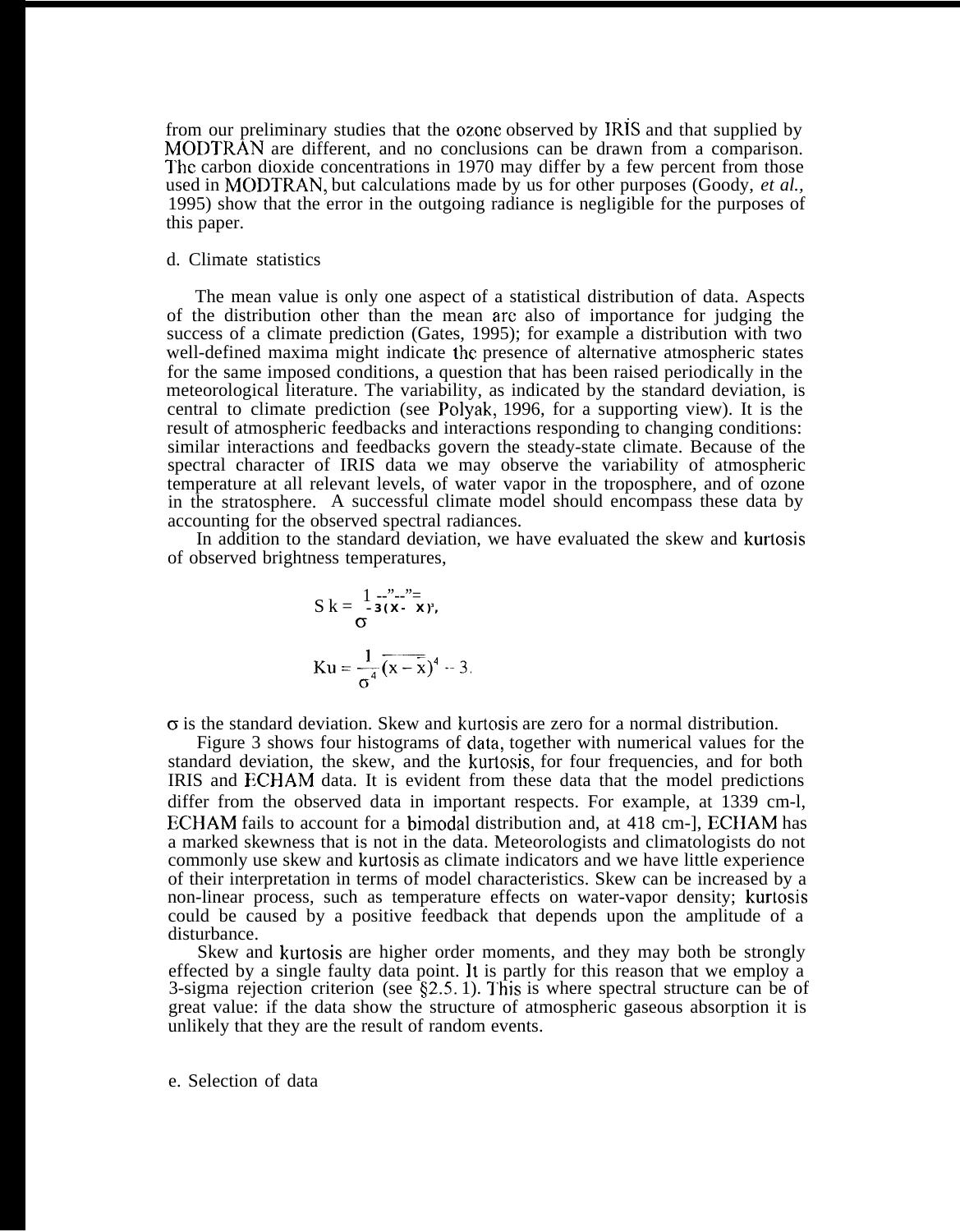all data in their Western Pacific region. As might be expected, their calculation corresponds closely with ours for ATb=6 K.

In the remainder of this paper we shall use the  $\Delta T_b=6$  K selection criterion. The decrease of standard deviation in the window region if we go from  $\Delta T_b=6$  K to  $\Delta T$ b<sup>=4</sup> K (see figure 4) suggests that we have not eliminated all influence of clouds and aerosols. However, the number of spectra available for the narrower selection is too few for the purposes of this paper.

A "cloud-free" criterion is also applied to the ECHAM data. We select data with less than 10°/0 cloudiness; the MODTRAN calculation is performed without clouds.

### 3) Geographic regions

The tropics is an important region in which to study the relation between observation and prediction. Here, seasonal changes are small, and the IRIS data set is more coherent than for higher latitudes. We chose three regions for study, the lndo-Pacific warm pool (WP), lying between 10N and 10S and between 90E and 1 SOE, a central Pacific region (CP) lying between 10N and 10S and between 130W and 180W, and a region in the Indian Ocean (10) lying between 10N and 10S and between 50E and 90E.

Table 1 gives the number of spectra that were used in each region after the selection criteria of \$\$2.5.1 and 2.5.2 were applied compared to the original number of spectra. The large decrease in usable spectra in the warm pool region is caused by cloud contamination.

Table 1: Numbers of spectra used in this study.

| Geographical region |      | number used number available voused |      |
|---------------------|------|-------------------------------------|------|
| Warm Pool           | 723  | 11319                               | 6.4  |
| Central Pacific     | 5005 | 12234                               | 40.9 |
| Indian Ocean        | 2504 | 9503                                | 26.3 |

### 3. SPECTRAL STATISTICS

### a. Breakdown into geographic regions

*Brightness temperature.* In figure 5 the data that were displayed in figure 2 are broken down into the three regions, Warm Pool, Central Pacific and lndian Ocean, and presented as differences between whole mission mean and the regional averages of ECHAM and IRIS. This differencing eliminated MODTRAN errors and also any calibration errors in IRIS. It does so at the cost of introducing hybrid parameters that depend upon conditions in all three geographic regions.

The three regions are similar in the stratosphere, as would be expected. The amplitude of the difference of the IRIS brightness temperature is approximately twice as large in the water vapor regions as the amplitude of the ECHAM in the WP and CP regions. This indicates that the ECHAM does not contain as much water

? **?'**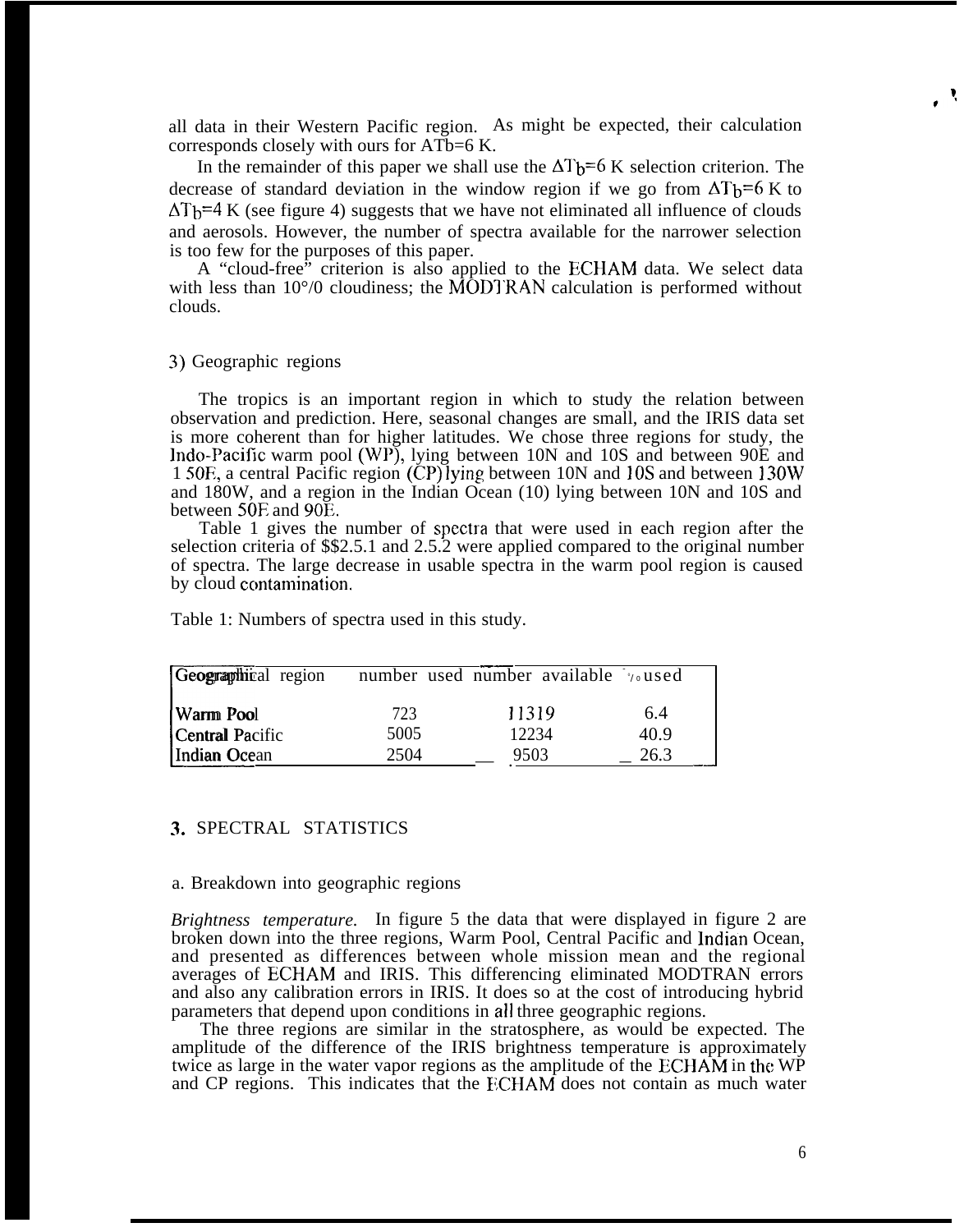c. Time scales.

The variance may be partitioned to reflect the principal sources of variance: geographic; weather; and seasonal. We averaged the data into bins of 1-, 5-, and 30-day duration for all data in a geographical region, and calculated standard deviation, skew and kurtosis from the binned data. The results are presented in figures 13, 14 and 15, for the Central Pacific only and for the entire data set. Also replotted for comparison are the standard deviations for individual spectra (point) from figure 6.

Standard deviation is, by definition, *largest.* for the *shortest* averaging times and vice versa. This order is followed in figure 13. 1-day bins may contain many spectra. As a result, the standard deviations for point are larger than the binned data sets. The point and 1-day average are similar for ECHAM and IRIS, but there are large differences for the 30-day averages. ECHAM shows very little difference between 1-day and 30-day averages in the Central Pacific. However, in the Indian Ocean and Warm Pool, this behavior is not observed.

Standard deviations in the Warm Pool differ from the Central Pacific. For IRIS, the most important differences are in the window region where they are much larger in the Warm Pool. For 1-day averages the standard deviation is 1.5K at 800 cm-l and  $1K$  at  $1000$  en--1. For  $ECHAM$  the most important difference is that, in the Warm Pool, the 1 -day and 30-day averages are not close; the 30-day average is typically one half to one third of the 1-day average.

There is enough similarity between the  $ECHAM$  and IRIS to show this is not just an instrument sampling issue and that information is present in the plots. Investigation of the sampled latitude vs time and longitude vs time, clearly shows the weather patterns moving though; the most visible is the Madden Julian oscillation and the movement of the ITCZ.

### 4. **DISCtJSSIOIN**

This discussion is structured in terms of a comparison between a model and satellite data, illustrating the possibilities of testing model behavior. The model data and the satellite data are for two different ENSO cycles, and geographic and temporal sampling both differ. To evaluate the magnitude of the uncertainties that these differences can create, we have compared data from ECHAM runs for 1987 and 1988, as an example of interannual variations, and we have compared 12Z and OZ data from ECHAM and AM and PM data from IRIS to estimate diurnal variations. Rather than present all of the data we have made a qualitative estimate of the amplitudes of interannual and diurnal variations, and these are presented in Table 2, together with an estimate of the precision. The precision is scarcely influenced by the instrument noise. With large data sets this contribution to uncertainties can usually be neglected, greatly simplifying the design requirements on a climate observing system.

We now comment briefly on the data in figures 5 to 15, and what they may mean for testing a numerical model. The data from the entire mission, figures 5, 6, 7 and 8, show enough similarities between ECHAM and IRIS and among the three geographic regions to suggest that our procedures are reproducible. The standard deviation for the Central Pacific, shown in figure  $6$ , may be compared to an independent evaluation of IRIS data for the Western Pacific region of Iacono and Clough, (1996) see their figure 4b. The two regions correspond fairly well; the IRIS standard deviations agree well between the two investigations. The data show some differences between ECHAM and IRIS that differ among the three regions,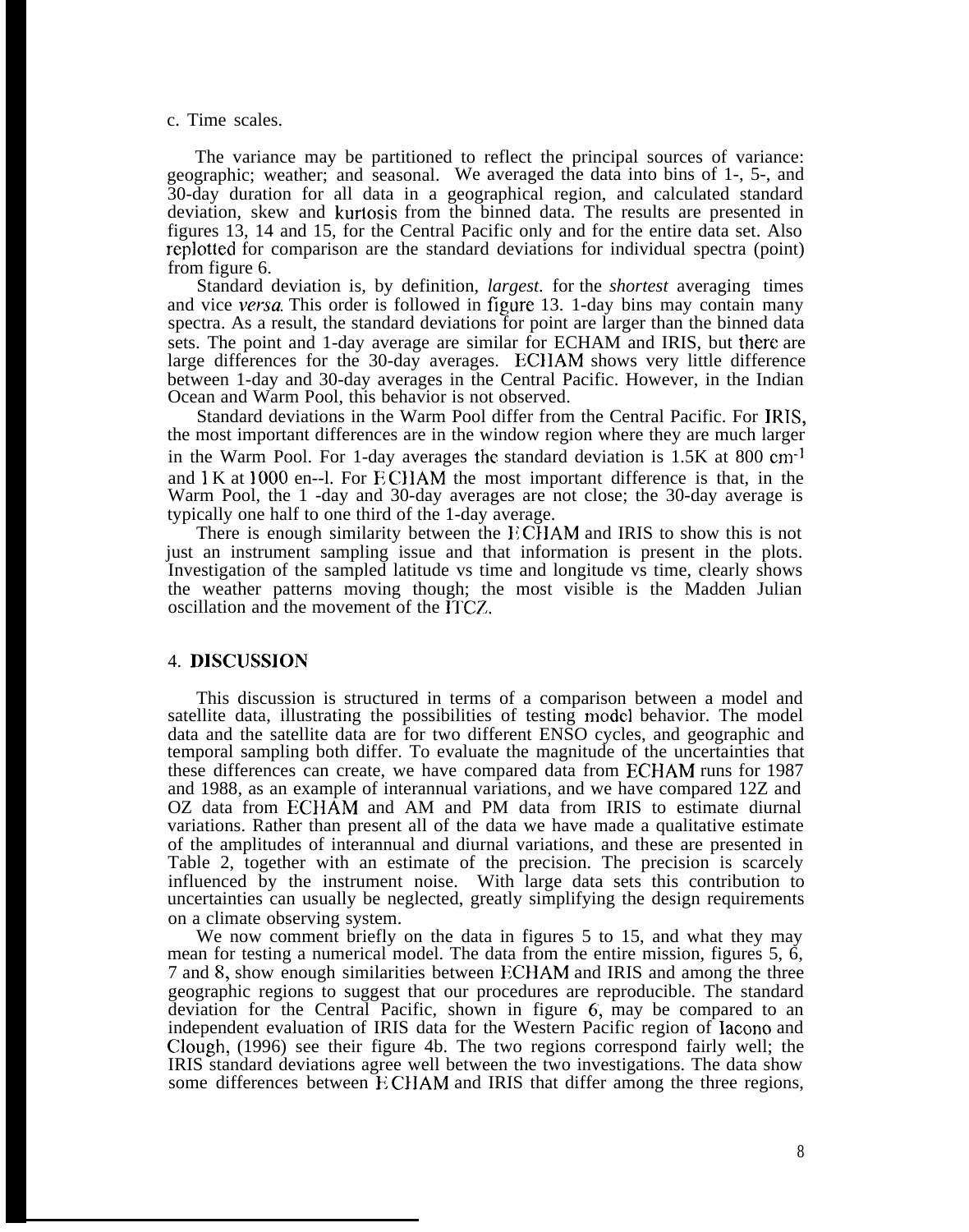similar magnitude for most of the spectrum in the Central Pacific; the resemblance is not so great in the Warm Pool.

The "weather" variance is principally represented by the difference between the 1-day and the 30-day averages. Here we find remarkable differences between IRIS  $\cdot$ and ECIIAM. ECHAM shows almost no "weather" variance in the Central Pacific, while the IRIS data show some, although it is less than the geographic variance.  $ECHAM$  is a climate program that may not treat the short-term atmospheric changes with appropriate detail. in the Warm Pool and lndian Ocean this contrast no longer holds. ECHAM shows about the same level of "weather" variance as does IRIS in the Central Pacific, but the IRIS "weather" variance is now much greater than either. These are important aspects of model behavior, but even more important is the seasonal variance, represented by the 30-day averages. IRIS and ECHAM differ considerably in the Central Pacific in the window and in groups of water lines. This is surprising, for it implies that ECHAM seasonal behavior is incorrect. Haskins *et al.* (1 996), studying the moisture flux, have shown similar results. When we look at the Warm Pool results, however, the picture looks better, The seasonal variance of ECHAM and IRIS agree fairly well, even though the shorter-period contributions to the variance do not. This feature has also been substantiated by Haskins et *al., (1* 995).

There is no simple relationship between skew, kurtosis and the time averaging that we may anticipate, as there is for the standard deviation. At first sight figures 14 and 15 appear to be very noisy, but this is not so. Most of the strong features are correlated with spectral features, e.g., the features at the  $1311 \text{cm}$  methane Qbranch, suggesting that they are connected to rapid changes with height and reflect real changes in the atmosphere. In addition, each curve has a low-noise region, and there is no reason why random errors should have a spectral character.

For both IRIS and ECHAM, and for both the skew and kurtosis, the numerically smallest values are associated with the statistics of individual spectra. We have indicated previously that individual spectra have large regional variance, and this result indicates that regional variance, unlike weather variance, is close to Gaussian.

One of the most striking differences between IRIS and ECHAM is shown by the kurtosis of the 1 -day averages. The strong structure shown by IRIS appears to be real, in contrast to the corresponding weak structure of the ECHAM kurtosis. As indicated by the methane Q-branch, the kurtosis of variations in the upper troposphere is approximately 8, which is only likely for a birnodal distribution.

]n almost every category that we have considered there are differences or residuals between IRIS and ECHAM that exceed the uncertainties listed in table 2, suggesting that ECHAM is in error with respect to essential aspects of model variability. We now discuss the possibility of adjusting (tuning) the physical processes involved in the model to give improved performance. Before doing so should point out that the uncertainties listed in table 2 may be almost completely eliminated in a future mission, greatly increasing the discrimination of the procedures. In the future, we shall be able to run model projections for the actual period of the observations, and at the same time of day as the satellite station crossings. This should eliminate entirely the interannual and diurnal uncertainties listed in the table. Spatial scales for both model and observed data sets are on the order of 100 - 300 km, and if enough data are collected it will be possible to average the satellite footprints so that they differ only slightly.

For the following discussion we assume that significant differences between IRIS and ECHAM do in fact exist, although there are also several similarities between the two data sets. This general view is also reflected in the work of Polyak (1 996) who compared statistical second-moments (standard deviations, space- and time-lag correlations) for observed surface temperatures with 1000mb predictions from ECHAM. The data were averaged over individual months and were binned by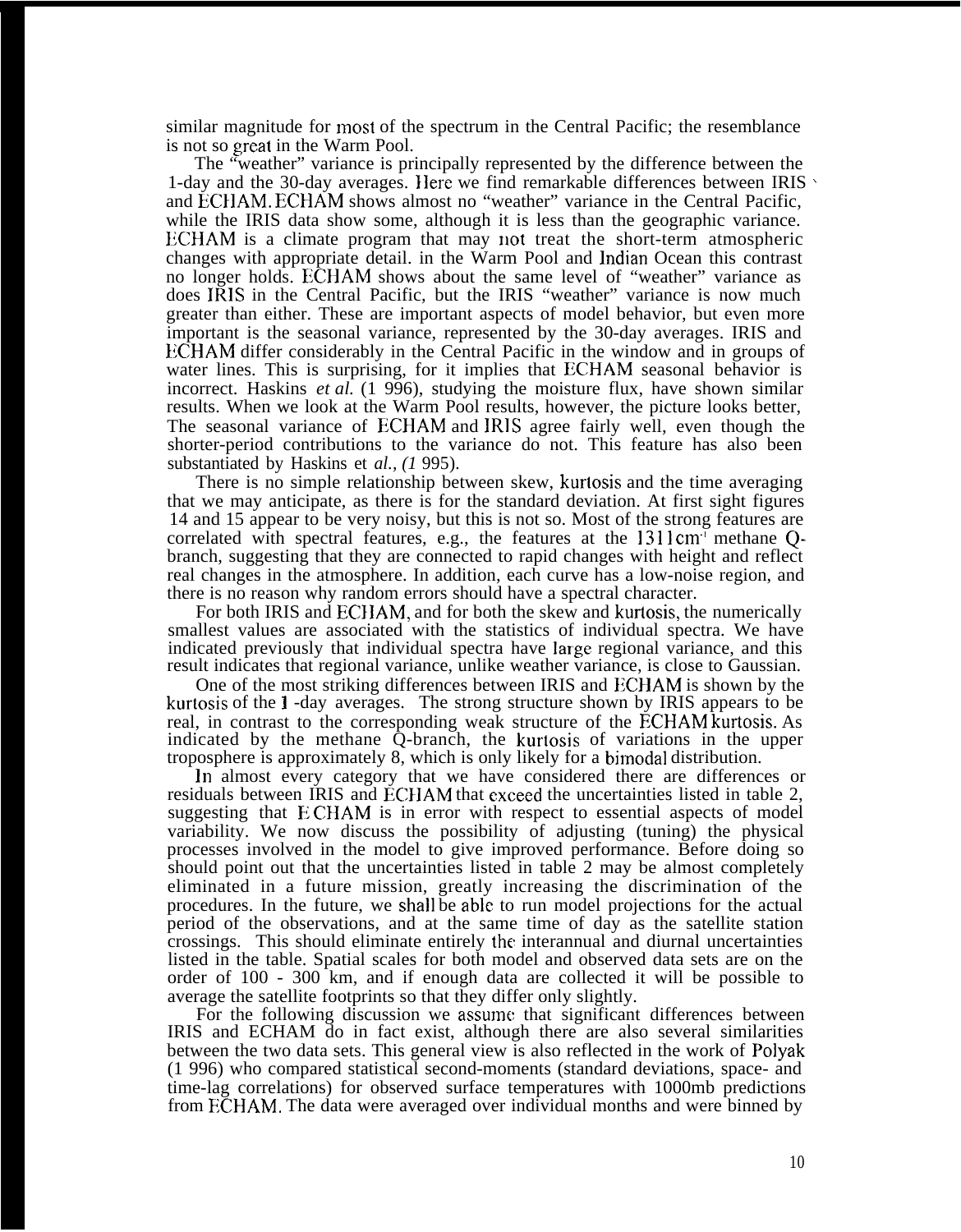with errors in the ERBE data reflects the fact that it is easier to calibrate a spectrally dispersing instrument than one with band passes limited by filters.

The differences between IRIS and ECHAM data in table 3 are significant. If this were ERBE data, however, the difference would not be significant. Moreover, if the difference were detected in the ERBE data, no information as to the causes would be available.

To take an example, the contrast between the Warm Pool and the Central Pacific is, from table 3, 6.8 W  $m^{-2}$  for IRIS and 2.4 W  $m^{-2}$  for ECHAM. The breakdown into bands in table 4 suggests that a main cause of this discrepancy is the behavior of the water-vapor rotation band, and that ECHAM may be systematically wrong in its predictions of humidity. ith band passes limited by filters.<br> **123** and ECHAM data in table 3 are significated a specific the difference would not be significant. Morin the ERBE data, no information as to the ontrast between the Warm Pool and the

|               | Warm Pool Central Pacific Indian Ocean    |       |
|---------------|-------------------------------------------|-------|
| 236           | 242.8                                     | 238.1 |
| ILIS<br>ECHAM | 243.5 (302.3) 245.9 (305.1) 245.1 (303.9) |       |

Table 4: Spectral components of the data in table 3, W  $m^{-2}$ .

|                              | 400-588cm-1<br>water | 590-756cm-1<br>stratosphere | 758-987cm-1<br>window | 989-1069cm-1<br>ozone | $1071 - 1400$ cm-1<br>water |
|------------------------------|----------------------|-----------------------------|-----------------------|-----------------------|-----------------------------|
| <b>Warm Pool</b>             |                      |                             |                       |                       |                             |
| <b>IRIS</b>                  | 60.9                 | 34.4                        | 78                    | 17.4                  | 45.4                        |
| FCHAM                        | 63.2                 | 36.2                        | 82.2                  | 15.7                  | 46.4                        |
| $\mathbf C$<br>ntral Pacific |                      |                             |                       |                       |                             |
| IRIS                         | 65                   | 35                          | 79.1                  | 17.2                  | 45.6                        |
| <b>ECHAM</b>                 | 64.9                 | 36.5                        | 82.1                  | 15.7                  | 47                          |
| $\mathbf{I}$<br>Ocean<br>ian |                      |                             |                       |                       |                             |
| IEIS                         | 62.1                 | 34.6                        | 78.6                  | 17.3                  | 44.7                        |
| FCI <sup>-11</sup>           | 63.2                 | 36.4                        | 82.8                  | 15.9                  | 46.9                        |

### 5. **CONCLUSIONS**

Oreskes *et al., (1994)* argue that, strict] y speaking, it is not possible to verify a climate model, in the sense of proving it to be true; and validation, when the term is used as it usually is, in the same sense, equally unobtainable. The argument is epistemological but is connected to a reality in climate research, namely that we cannot gather enough data to form a probabilistic basis for 25-year forecasts in the way that we can for 1-day forecasts. To claim that we may be able to verify or validate a climate projection is simply to overstate the case. The alternative is to aim for an engineering level of confidence by subjecting models to all of the most rigorous test that we can reasonably afford to employ.

This paper discusses an approach to testing climate models based on the outgoing spectral radiance, such as can be measured from a satellite. Radiance measurements may be made with good signal-to-noise, with absolute calibrations, and the instruments may be deployed from reasonably inexpensive spacecraft. 1 cm ' is an achievable resolution that carries a great deal of information about the climate system, particularly from those levels that are most important to the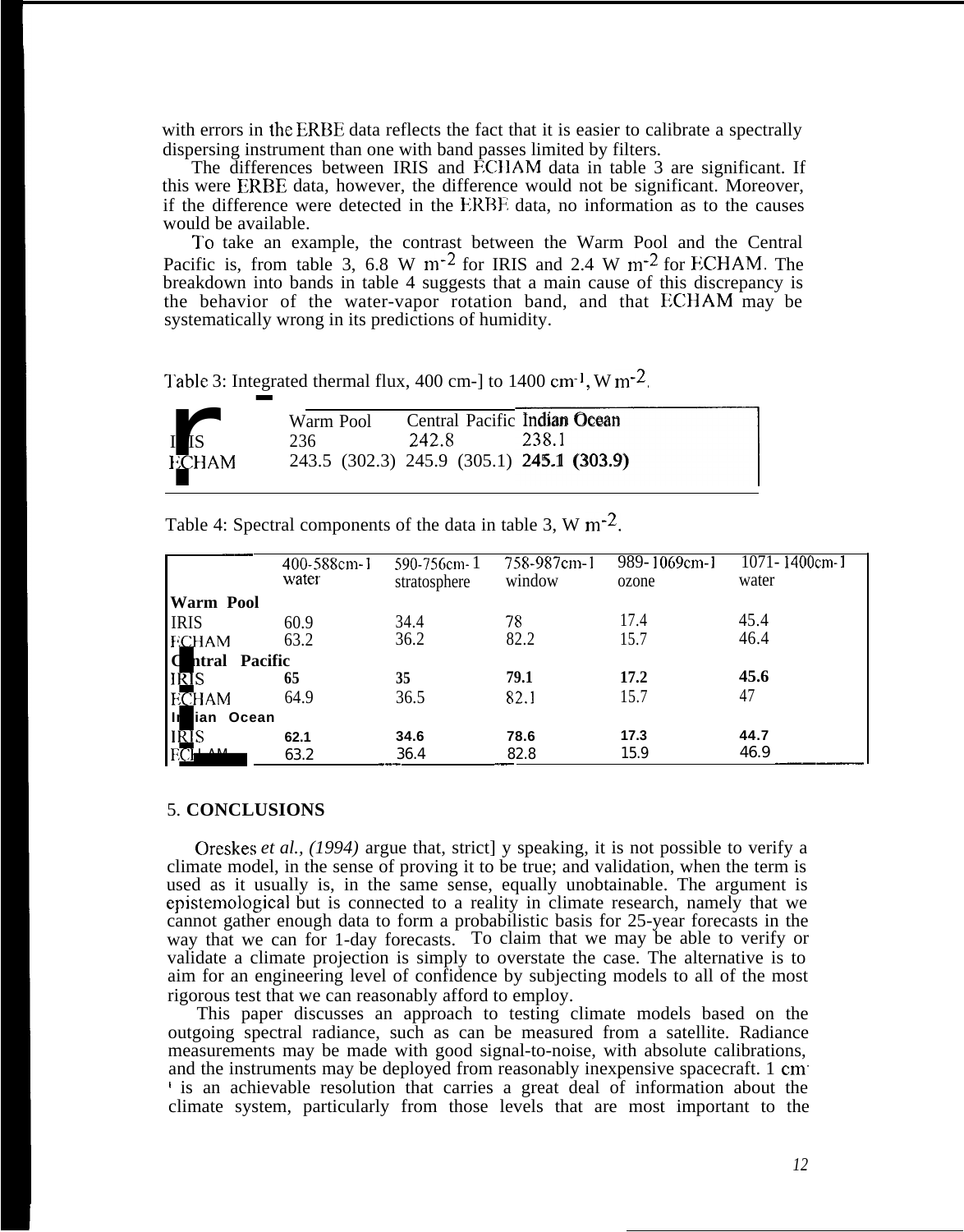## **REFltRENCES**

Barnett, T. P., 1986: Detection of changes induced in the global tropospheric temperature field induced by greenhouse gases, *J. Geophys. Res.,* **91, 6659-6667**

Bamett, T.P. and M.E. Schlesinger: 1987, Detecting changes in global climate induced by greenhouse gases, *J. Geophys Rex.,* 92, 14772-14780.

Chou, M-D, 1994: Coolness in the Tropical Pacific during an El Nino episode, *J. of Climate,* 7, 1684-1692.

Clough, S.A. and M.J. lacono, 1995: Line-by-line calculation of atmospheric fluxes and cooling, rates II: application to carbon dioxide, ozone, methane, nitrous oxide, and the halocarbons, *J. Geophys. Res.,* **100,** 16519-16536.

Gates, W. L., 1992: AMIP: The atmospheric model intercomparison project, *Bull. Am. Mel.* **&2C.,** 73(12), 1962-1970.

Gates, W. L., 1995: The validation of atmospheric models, Global Change, Luxemburg: Office for Official Publications of the European Communities, 218- 232.

Goody, R. M., R. D. Haskins, W. Abdou, L. Chen, 1995: Detection of climate forcing using emission spectra, *Earth Observation and Remote Sensing, 5,22.-33.* 

Hanel, R. A., B. Schlachman, D. Rodgers, and D. Various, 1971: The Nimbus 4 Michelson interferometer, *Appl. Opt., 10, 1376-1382.*

}Ianel, R. A., B.J. Conrath, V.G. Kunde, C. PI abhakara, I. Revah, V.V. Salomonson, and G. Wolford, 1972: The NIMBUS 4 infrared spectroscopy experiment 1: calibrated thermal emission spectra, *J. Geophys. Res.*, 77, 2629-2641.

<sup>1</sup> Iansen, J., A. Lacis, R. Ruedy, M. Santo and 11. Wilson, 1993: How sensitive is the world's climate?, *Nat. Geogr. Res. ExploY.,* 2, 142-158.

Hansen, J., A. Lacis, R. Ruedy, and M. Sante, 1992: Potential climate impact of Mount Pinitubo eruption, Geophys. *Res. Let., 19,215-218* 

1 laskins, R. D., T. Bamett, M Tyree, and F. Roeckner, 1995: Comparison of Cloud Products from AGCM, In Situ and Satellite Measurements, *J. Geophys. Res., 100,* Dl, 1367-1378.

Haskins, R, D., E.J. Fetzer, T.P. Barnett, M. Tyree, and F;. Roeckner, 1996: On the Global Transport of Moisture: Comparison of Different Estimators, submitted to *J. of Climate.*

Hall, M.C.G, and D.G. Cacuci, 1983: Physical interpretation of adjoint functions and sensitivity analysis of atmospheric models, *J. Atmos Sci.*, 40, 2537-2566.

Hasselmann, 1993: Optimal fingerprints for the detection of time-dependent change, *J. Climate, 6,1957-1971.*

lacono, M.J. and S.A. Clough, 1996:The application of IRIS clear sky spectral radiance to investigations of climate variability y, submitted to *J. Geophys. Res.*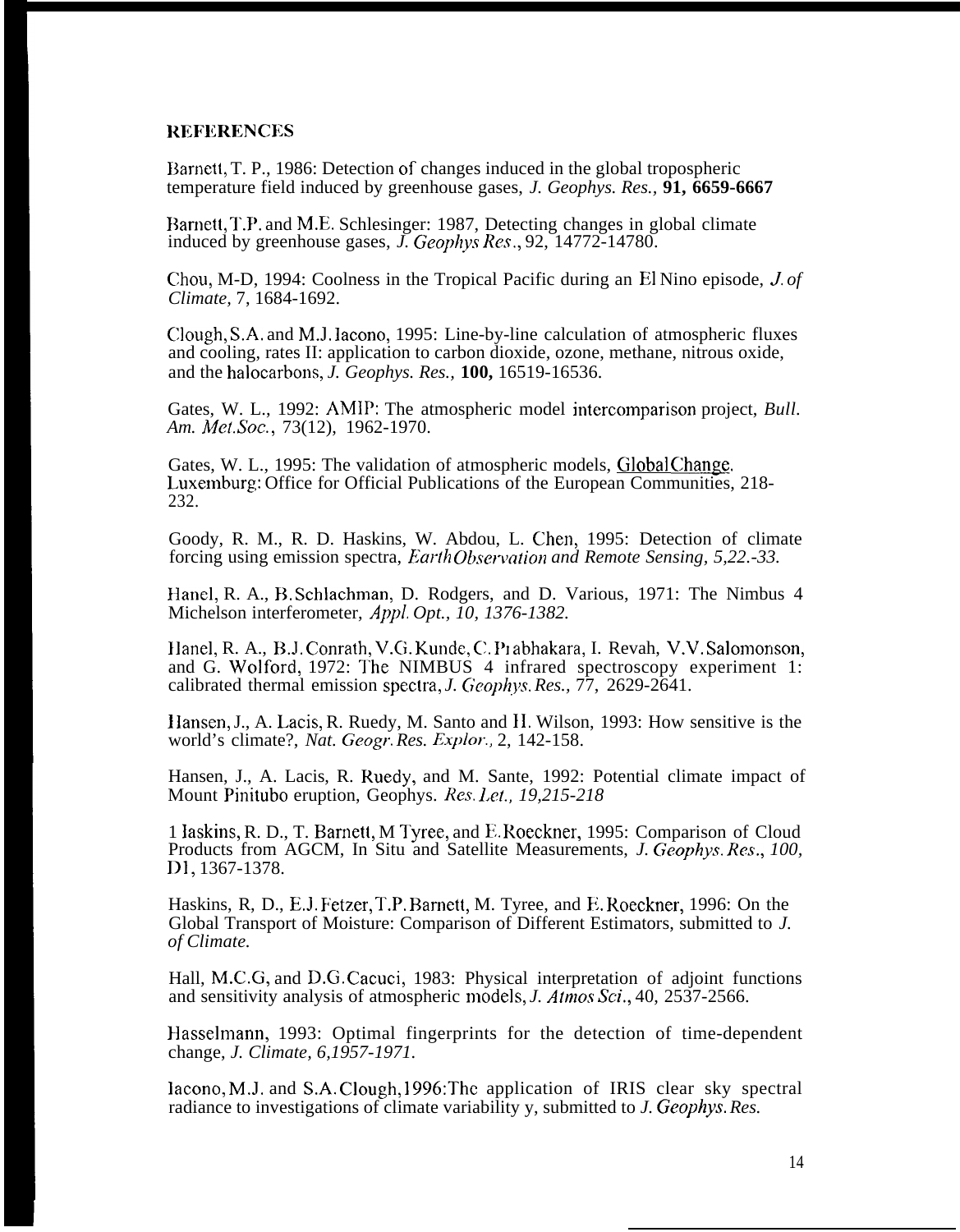Wigley, T.M.L., and T.P. Barnett, 1990: Detection of the greenhouse effect in the observations, Climate Change, IPCC Scientific Assessment, 1990, *Cambridge [Jniva-sity Press, 243-254.*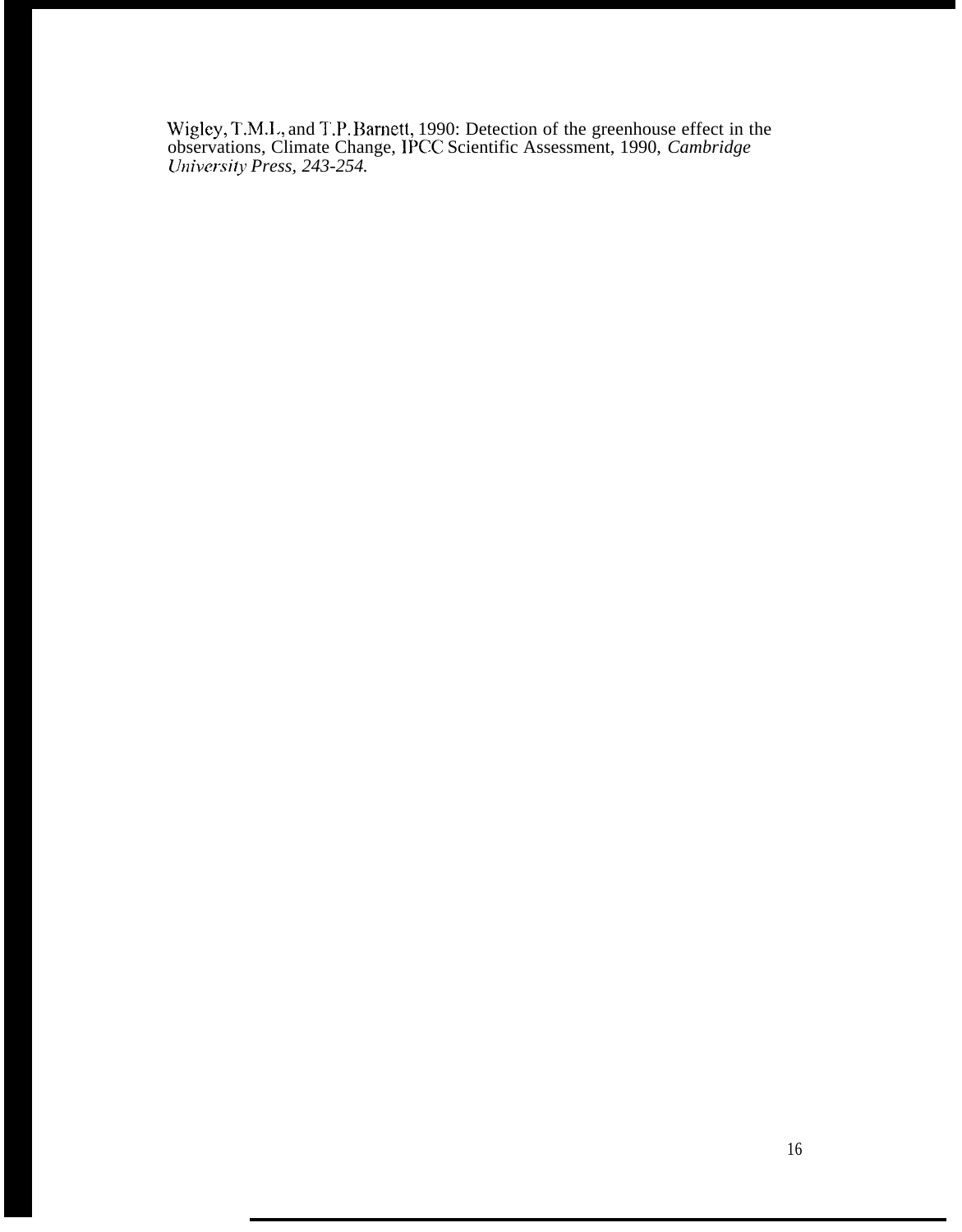Figure 1: The sea-surface temperature anomaly in the tropical pacific during 1970-71 and 1988-89.

Figure2. Top panel, brightness temperatures measured from HUS and calculated from  $ECHAM$  data. The spectra are averaged over all 10 months of observations and over three tropical regions. The lower panel shows the pressure level of the maximum emission to space for each wavenumber.

Figure 3. Histograms of brightness temperature for four frequencies for both IRIS and ECHAM.  $\overline{T_k}$  is the mean brightness temperature.

Figure 4. Brightness temperature, standard deviation, skew and kurtosis for all data in the Central Pacific for three clear-sky selection conditions.

Figure 5. Differences of brightness temperatures (region -3 region average) for 1 RIS and ECHAM for three geographic regions. The data are from the entire mission.

Figure 6. Standard deviations for the mission duration, observed by IRIS and calculated from BCHAM, displayed for the three geographic regions.

**Figure** 7. Skew, as for figure 6.

Figure 8. Kurtosis, as for figure 6.

Figure 9. T<sub>b</sub>(mission mean)-T<sub>b</sub>(monthly mean) in the Central Pacific for the months of April, July, October and December, 1970. INS and ECHAM are compared.

Figure 10. Standard deviation, as for **figure** 9.

Figure 11. Skew, as for figure 9.

Figure 12. Kurtosis, as for figure 9.

Figure 13. Standard deviations for ECHAM and IRIS derived from 1-, 5-, and 30-day averages, in the Central Pacific. The whole data set is used,

Figure 14. Skew, as for figure 13.

Figure 15. Kurtosis, as for figure 13.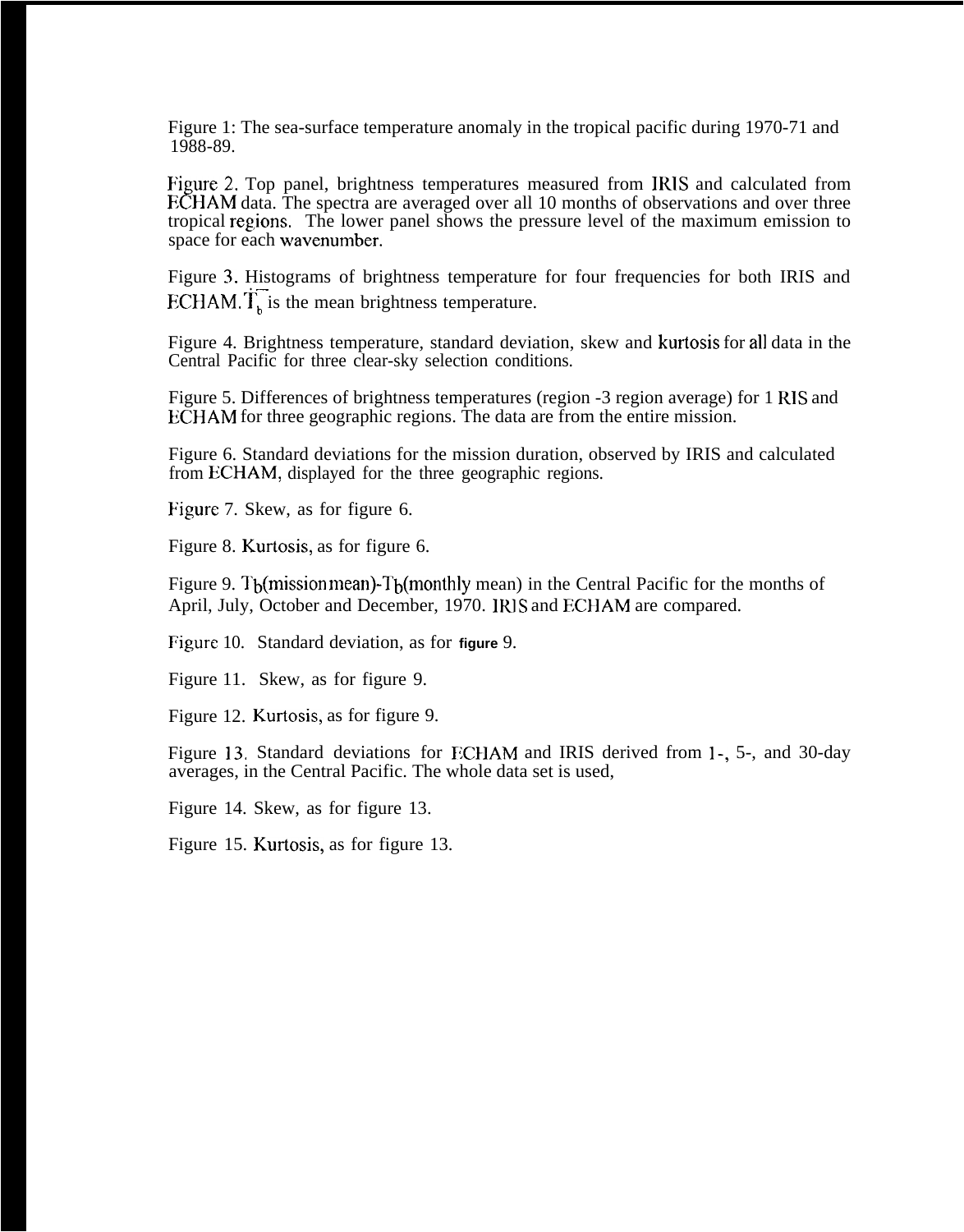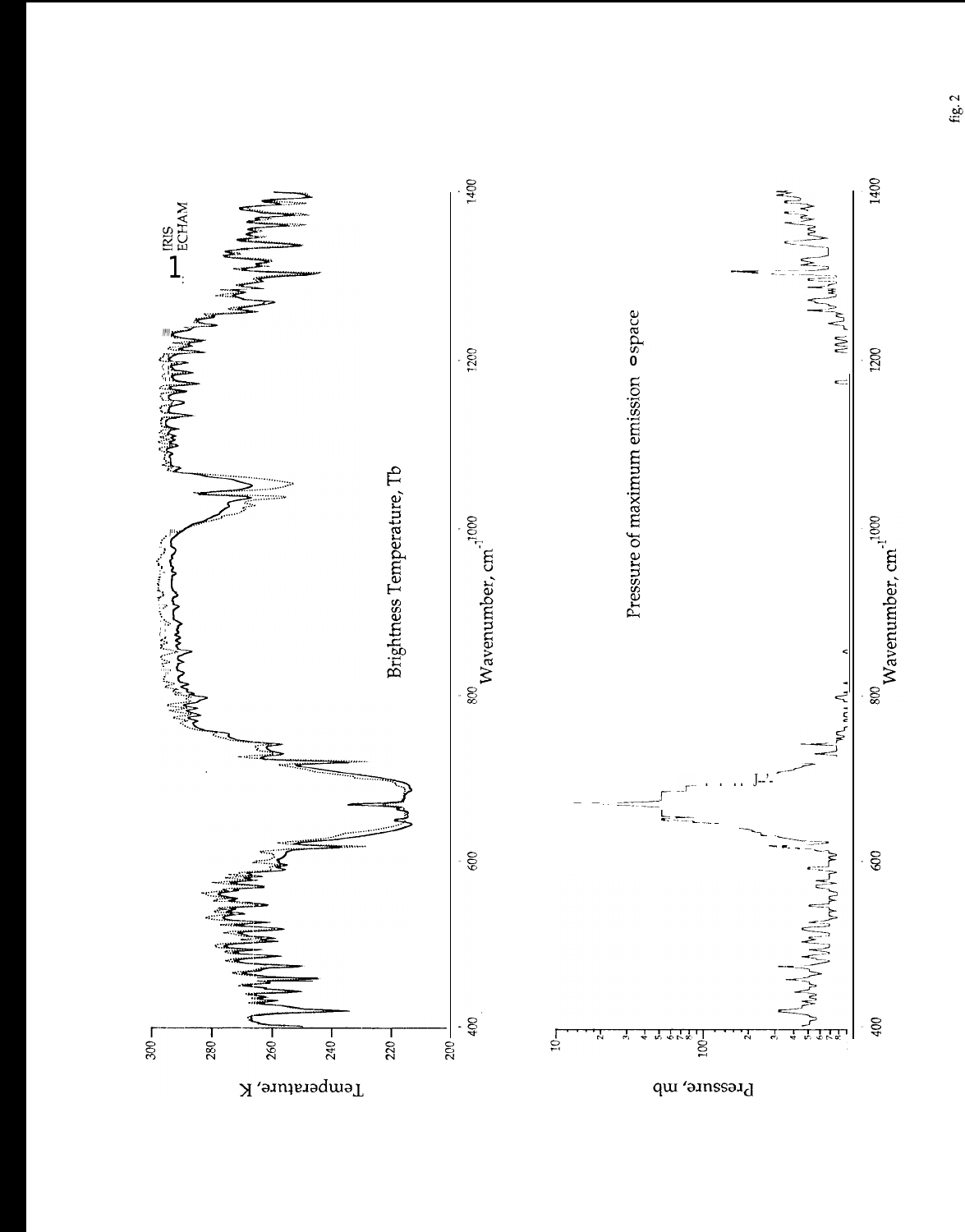



Temperature, K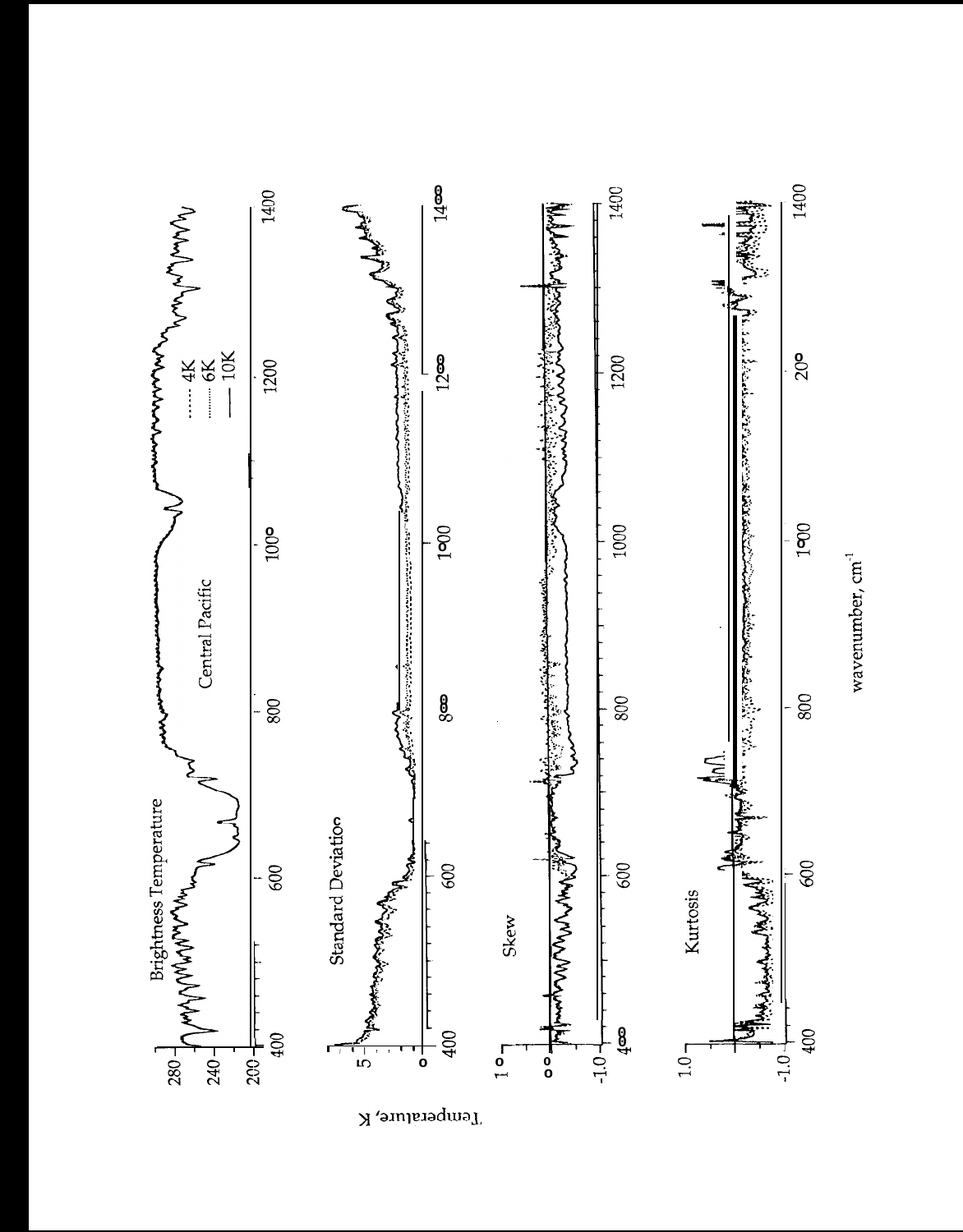

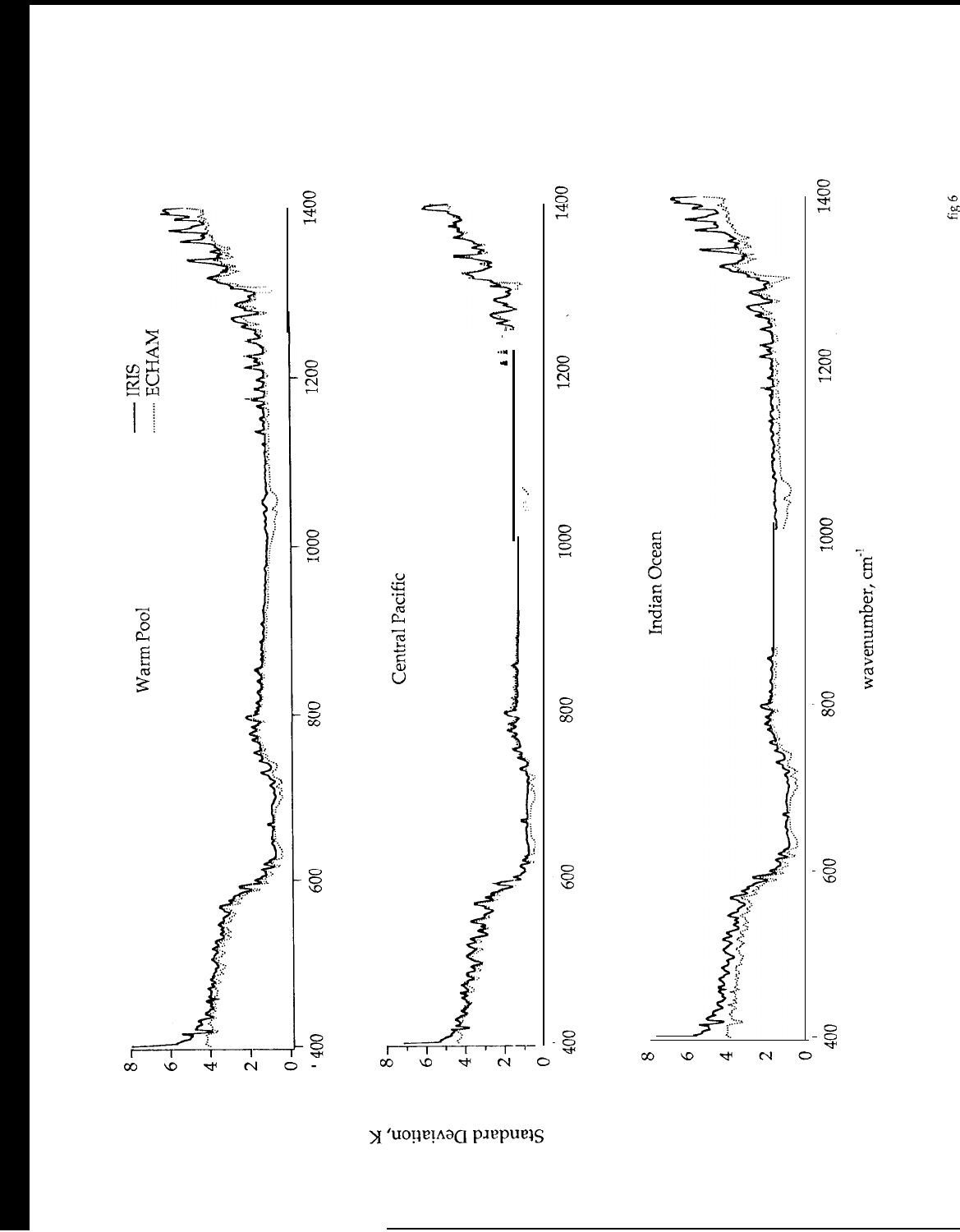



Kurtosis, K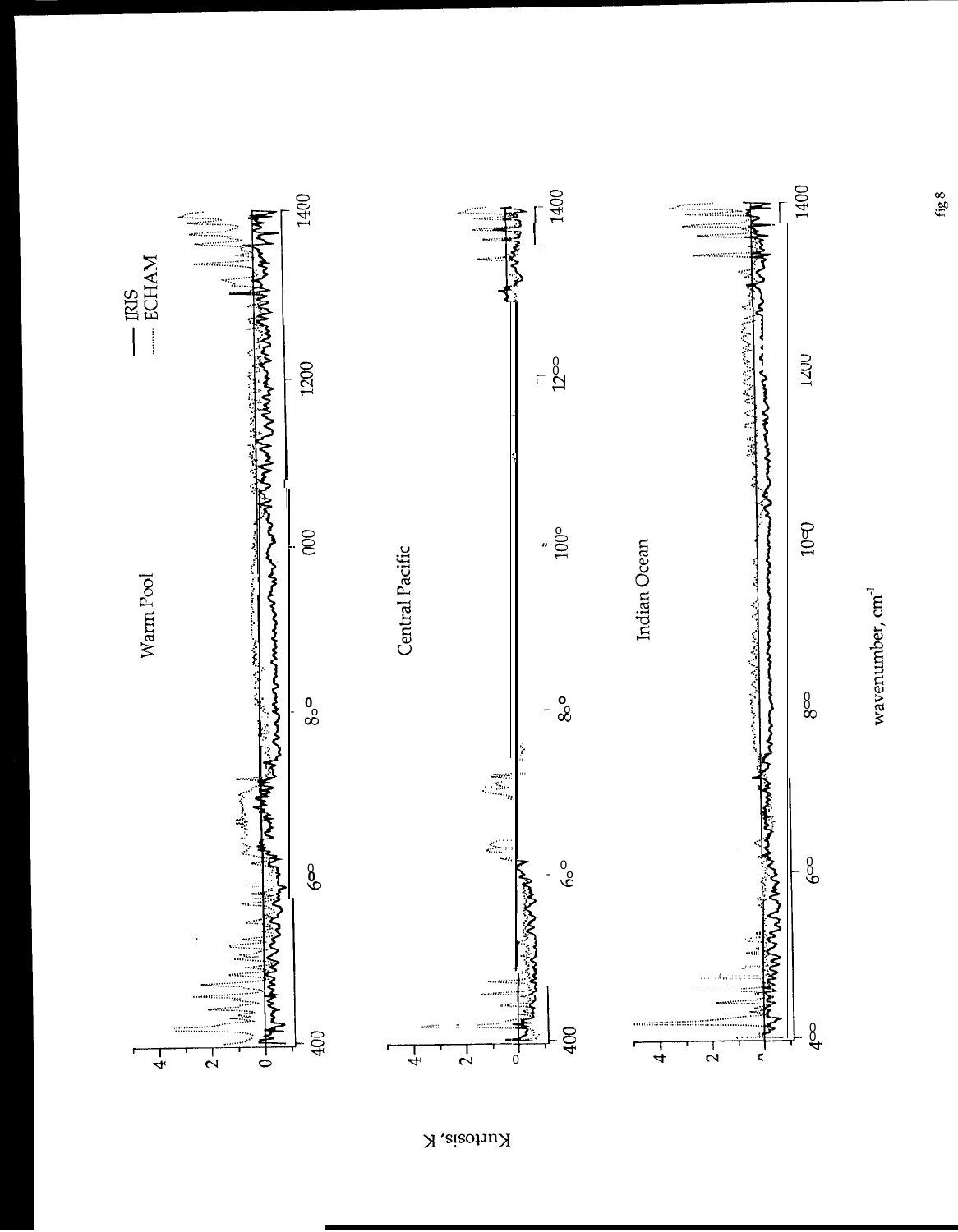

Fig 10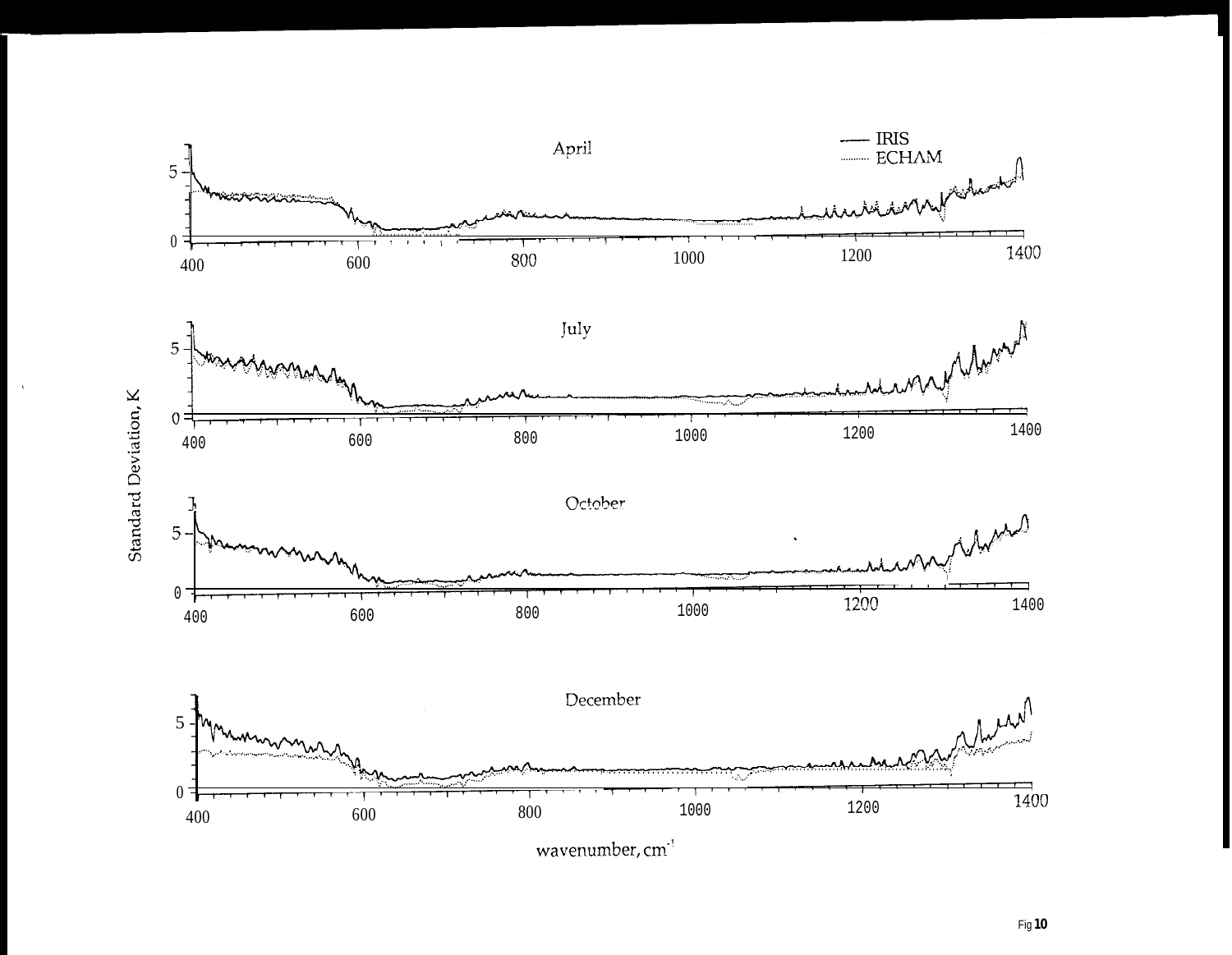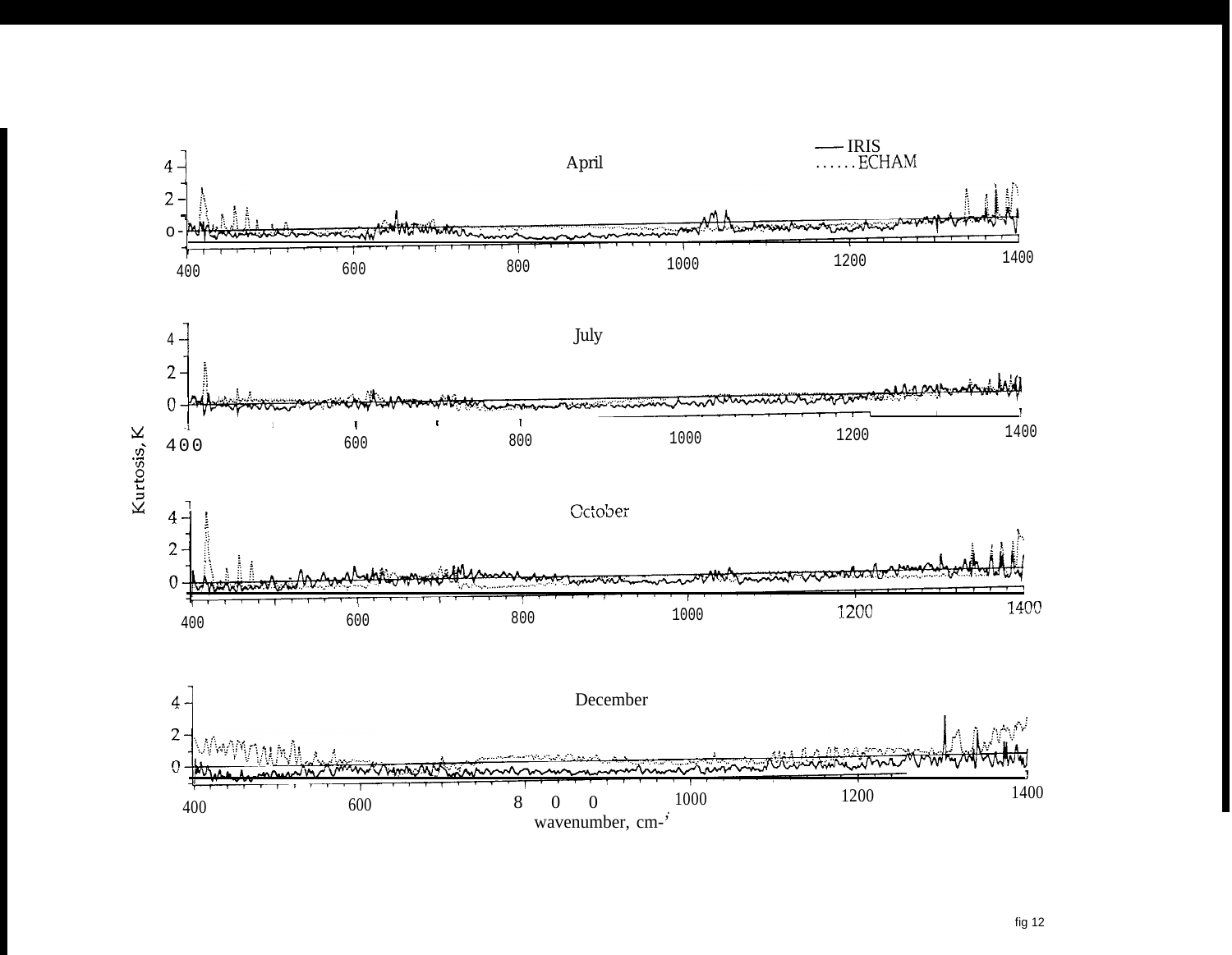

 $\rm{fig\,14}$